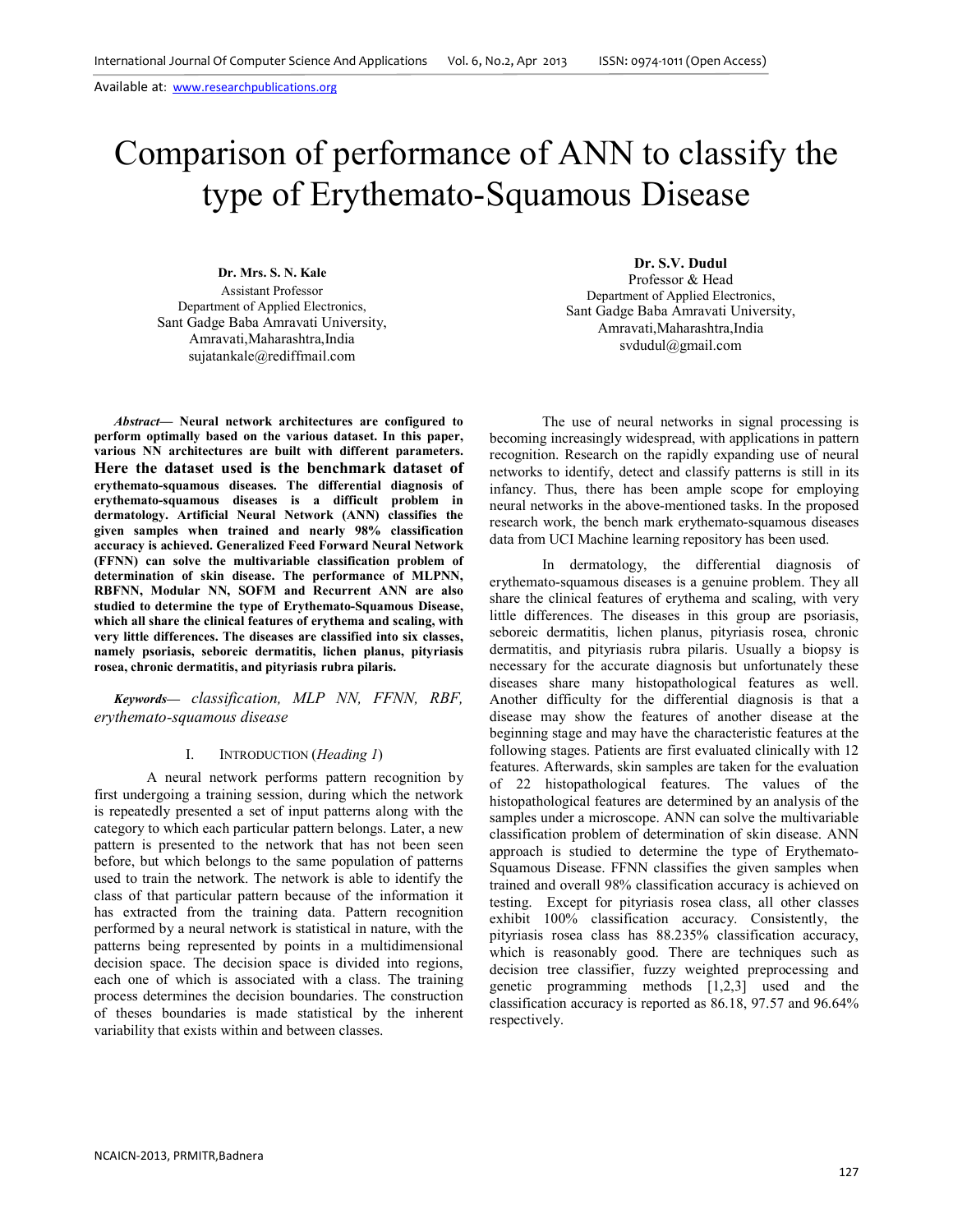| <b>Classes</b>   | <b>Features</b> |                  |                   |  |  |  |
|------------------|-----------------|------------------|-------------------|--|--|--|
|                  | Clinical        |                  | Histopathalogical |  |  |  |
| $A -$            | fl:             | f12; melanin     | f23; pongiform    |  |  |  |
| psoriasis        | erythem         | incontinence     | pustule           |  |  |  |
|                  | а               |                  |                   |  |  |  |
| $\mathbf{R}$ -   | $f2$ .          | f13;             | f24; munro        |  |  |  |
| seboreic         | scaling         | eosinophils in   | microabcess       |  |  |  |
|                  |                 | the infiltrate   |                   |  |  |  |
| dermatitis       |                 |                  |                   |  |  |  |
| C - lichen       | $f3$ :          | f14; PNL         | f25; focal        |  |  |  |
| planus           | denite          | infiltrate       | hypergranulosis   |  |  |  |
|                  | borders         |                  |                   |  |  |  |
| $\overline{D}$ - | $f4$ :          | f15; fibrosis of | $f26$ ;           |  |  |  |
| pityriasis       | itching         | the papillary    | disappearance of  |  |  |  |
| rosea            |                 | dermis           | the granular      |  |  |  |
|                  |                 |                  | layer             |  |  |  |
| $\overline{E}$ - | $f5$ :          | f16; exocytosis  | f27               |  |  |  |
| chronic          | koebner         |                  | vacuolization     |  |  |  |
|                  | phenome         |                  | and damage of     |  |  |  |
| dermatitis       | non             |                  | basal layer       |  |  |  |
| $F =$            | f6:             | f17; acanthosis  | f28; spongiosis   |  |  |  |
| pityriasis       | polygon         |                  |                   |  |  |  |
| rubra            | al              |                  |                   |  |  |  |
| pilaris          | papules         |                  |                   |  |  |  |
|                  | f7;follic       | f18;             | f29; saw-tooth    |  |  |  |
|                  | ular            | hyperkeratosis   | appearance of     |  |  |  |
|                  | papules         |                  | retes             |  |  |  |
|                  | f8;oral         | f19;             | f30: follicular   |  |  |  |
|                  | mucosal         | parakeratosis    | horn plug         |  |  |  |
|                  | involve         |                  |                   |  |  |  |
|                  | ment            |                  |                   |  |  |  |
|                  | $f10^{\circ}$   | f20; clubbing    | $f31$ :           |  |  |  |
|                  | scalp           | of the rete      | perifollicular    |  |  |  |
|                  | involve         | ridges           | parakeratosis     |  |  |  |
|                  | ment            |                  |                   |  |  |  |
|                  | $f11$ :         | f21; elongation  | f32:              |  |  |  |
|                  | family          | of the rete      | inflammatory      |  |  |  |
|                  | history         | ridges           | mononuclear       |  |  |  |
|                  |                 |                  | infiltrate        |  |  |  |
|                  | f34: age        | $f22$ ; thinning | f33: band-like    |  |  |  |
|                  |                 | of the           | infiltrate        |  |  |  |
|                  |                 | suprapapillary   |                   |  |  |  |
|                  |                 | epidermis        |                   |  |  |  |

In classification, the input data is assumed to be multi-class, and the purpose is to separate it into appropriate classes as accurately as possible. Different input data may be generated by different mechanisms and that the goal is to separate the data as well as possible into correct classes. The desired response is a set of arbitrary labels (a different integer is normally assigned to each one of the classes), so every element of a class will share the same label. Class assignments are mutually exclusive, so a classifier needs a nonlinear mechanism such as an all-or-nothing switch.

This database contains 34 attributes, 33 of which are linear valued and one of them is nominal. There are six classes based on the symptoms. These classes are as given in Table 1

## **Table1: The dataset used in the experiments**

In the dataset constructed for this domain, the family history feature has the value 1 if any of these diseases has been observed in the family, and 0 otherwise. The age feature simply represents the age of the patient. Every other feature (clinical and histopathological) was given a degree in the range of 0 to 3. Here, 0 indicates that the feature was not present, 3 indicates the largest amount possible, and 1, 2 indicate the relative intermediate values.

# II. PERFORMANCE OF ANN CLASSIFIER

The important parameter to test the performance is classification accuracy, which is depicted in the confusion matrix.

## *A. Confusion Matrix*

A confusion matrix is a simple methodology for displaying the classification results of a network. The confusion matrix is defined by labeling the desired classification on the rows and the predicted classifications on the columns. For each exemplar, a 1 is added to the cell entry defined by (desired classification, predicted classification). the predicted classification should be the same as the desired classification, the ideal situation is to have all the exemplars end up on the diagonal cells of the matrix (the diagonal that connects the upper-left corner to the lower right).

The confusion matrix tallies the results of all exemplars of the last epoch and computes the classification percentages for every output vs. desired combination. It is used to determine the percentage of correctly classified exemplars for each output class.

#### III. COMPUTER SIMULATION

Total 366 samples of patients suffering from erythematosquamous diseases are there in this dataset. These samples are divided in training, testing and cross validation. 60% (219) are used for training, 15% for cross validation CV (55) and 25%(92) for testing. Following NN architectures are exhaustively trained and tested and their performances are analyzed and compared.

## *A. Multilayer Perceptron Neural Network (MLPNN)*

MLP based NN model has solid theoretical foundation. MLPs are feedforward Neural Networks trained with the standard backpropagation algorithm [4,5]. They are supervised networks so they require a desired response to be trained.

A meticulous and careful experimental study has been carried out to determine the optimal configuration of MLP NN model. All possible variations such as number of hidden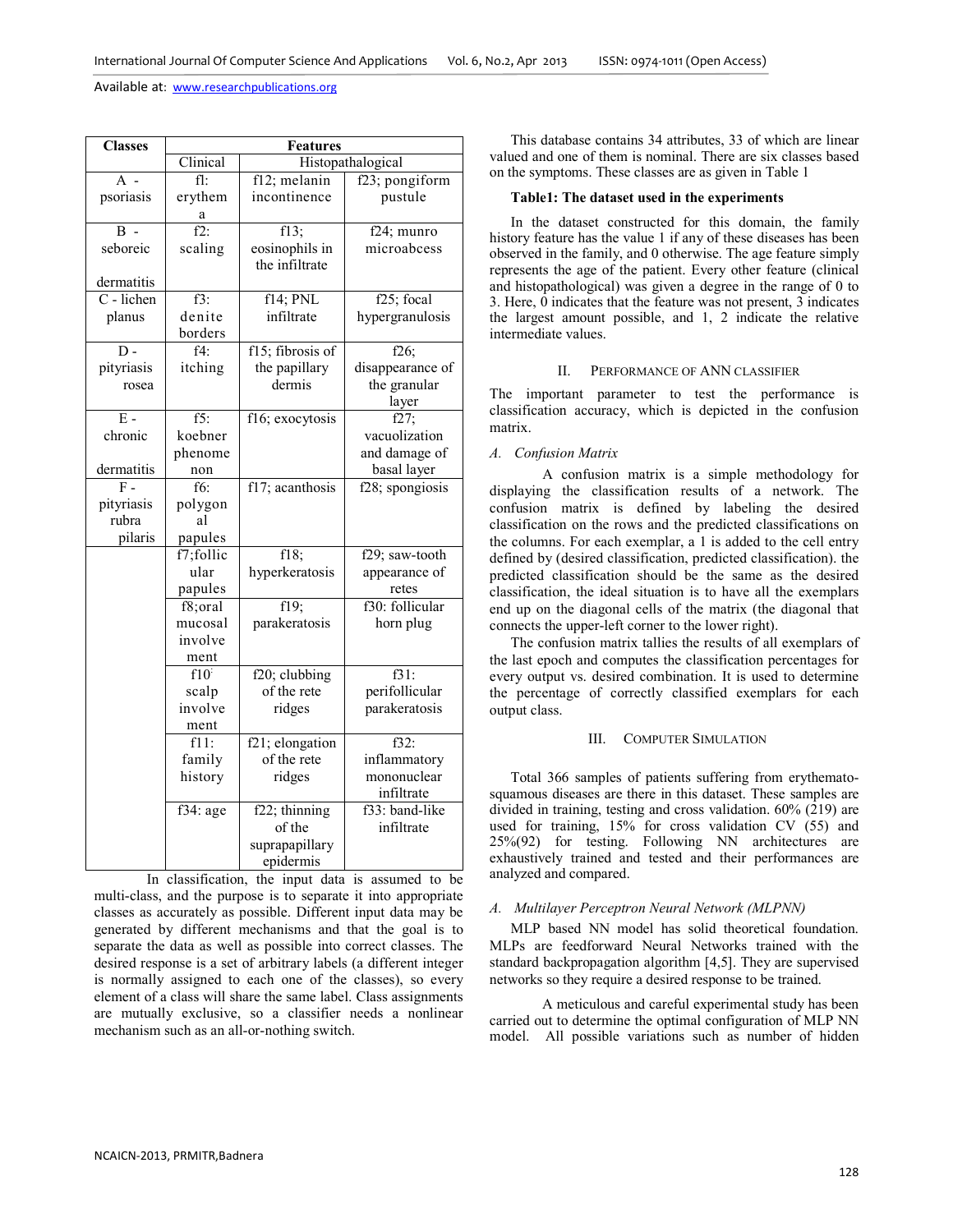layers, number of PEs (processing elements) in each hidden layer, different transfer functions in the output layer, different supervised learning rules are investigated in simulation. MLP NN model having single hidden layer with 15 PEs gives better performance as compared to other possible models. This model uses lineartanh transfer function and momentum learning rule in output layer. Table 2 depicts the classification accuracy which shows 100% classification for all classes except D class i.e pityriasis rosea. Here one patient is misclassified D as class E and two others as class B. Therefore classification accuracy drops to 82.352%. Performance parameters MSE and MAE of the MLP NN model for various classes for MLP NN architecture 34-15-6 are displayed.

TABLE 2:CLASSIFICATION ACCURACY FOR MLPNN **ARCHITECTURE** 

| Performa<br>nce | pityri<br>asis<br>rubra<br>pilaris | pityri<br>asis<br>rosea | chronic<br>dermati<br>tis | liche<br>n<br>plan<br><b>us</b> | psoria<br>sis | <b>Seboreic</b><br>Dermatit<br>is |
|-----------------|------------------------------------|-------------------------|---------------------------|---------------------------------|---------------|-----------------------------------|
|                 | 0.003                              | 0.052                   | 0.0123                    | 0.0                             | 0.003         | 0.0284                            |
| <b>MSE</b>      | 05                                 | 49                      |                           | 030                             | 14            |                                   |
|                 | 0.054                              | 0.121                   | 0.0538                    | 0.0                             | 0.055         | 0.1068                            |
| <b>MAE</b>      | 37                                 | 19                      | 6                         | 488                             | 14            |                                   |
| Percent         | 100                                | 82.35                   | 100                       | 100                             | 100           | 100                               |
| Correct         |                                    |                         |                           |                                 |               |                                   |

## *B. Radial Basis Function (RBF)*

RBF was first introduced in the solution of the real multivariate interpolation problem.[6,7]. The construction of a RBF network, in its most basic form, involves three layers. The input layer is made up of source nodes (sensory units) that connect the network to its environment or inputs. The second layer, the only hidden layer in the network, applies a nonlinear transformation from the input space to the hidden space. The output layer is linear, supplying the response of the network to the activation pattern (signal) applied to the input layer.

 A rigorous experimental study has been undertaken to determine optimal performance of RBF NN model. Different learning rules, Transfer functions, cluster centers are varied. RBF NN architecture with tanh transfer function, momentum learning rule and 200 cluster centers gives maximum classification accuracy. It is observed from the Table 3 that except disease pityriasis rosea all diseases are perfectly classified. The classification accuracy, MSE and MAE for RBF NN for different classes are depicted in Table 3.

| <b>Perfor</b><br>mance | pityr<br>iasis<br>rubr<br>a<br>pilari<br>s | pityr<br>iasis<br>rosea | chro<br>nic<br>derm<br>atitis | liche<br>n<br>plan<br><b>us</b> | psoria<br>sis | Sebo<br>reic<br>Der<br>matit<br>is |
|------------------------|--------------------------------------------|-------------------------|-------------------------------|---------------------------------|---------------|------------------------------------|
| MSE                    | 0.010<br>98                                | 0.056<br>56             | 0.015<br>95                   | 0.00<br>475                     | 0.0176        | 0.055                              |
| <b>MAE</b>             | 0.084<br>48                                | 0.175<br>43             | 0.097<br>4                    | 0.05<br>2                       | 0.1122<br>2   | 0.152<br>73                        |
| Percent<br>Correct     | 100                                        | 82.23<br>5              | 100                           | 100                             | 100           | 100                                |

## TABLE 3: PERFORMANCE PARAMETERS OF RBF NN

## *C. Modular NN*

Modular feedforward networks are a special class of MLP. These networks process their input using several parallel MLPs, and then recombine the results. In contrast to the MLP, modular networks do not have full interconnectivity between their layers. Therefore, a smaller number of weights is required for the same size network (i.e. the same number of PEs). This ten 4: ds to accelerate training times and reduce the number of required training exemplars.

Modular NN model performs optimally for single hidden layer with 4 PEs. Table 4 shows the performance parameters for Modular NN. It is noticed that all other diseases except pityriasis rosea are perfectly classified.

TABLE4: PERFORMANCE PARAMETERS OF MODULAR NN

| Perfor     | pityri | pityri | chron          | liche | psorias       | Sebo   |
|------------|--------|--------|----------------|-------|---------------|--------|
| mance      | asis   | asis   | 1 <sup>c</sup> | n     | <sub>1s</sub> | reic   |
|            | rubra  | rosea  | derm           | planu |               | Derm   |
|            | pilari |        | atitis         | S     |               | atitis |
|            | S      |        |                |       |               |        |
| <b>MSE</b> | 0.001  | 0.033  | 0.002          | 0.00  | 0.0012        | 0.030  |
|            | 74     | 27     | 01             | 073   | 34            | 95     |
| <b>MAE</b> | 0.027  | 0.088  | 0.031          | 0.02  | 0.0336        | 0.095  |
|            | 49     | 56     | 63             | 127   |               | 91     |
| Percent    |        | 82.35  |                |       |               |        |
| Correct    | 100    | 29     | 100            | 100   | 100           | 100    |

#### *D. SVM NN*

The Support Vector Machine (SVM) is implemented using the kernel Adatron algorithm. The kernel Adatron maps inputs to a high-dimensional feature space, and then optimally separates data into their respective classes by isolating those inputs which fall close to the data boundaries. Therefore, the kernel Adatron is especially effective in separating sets of data, which share complex boundaries.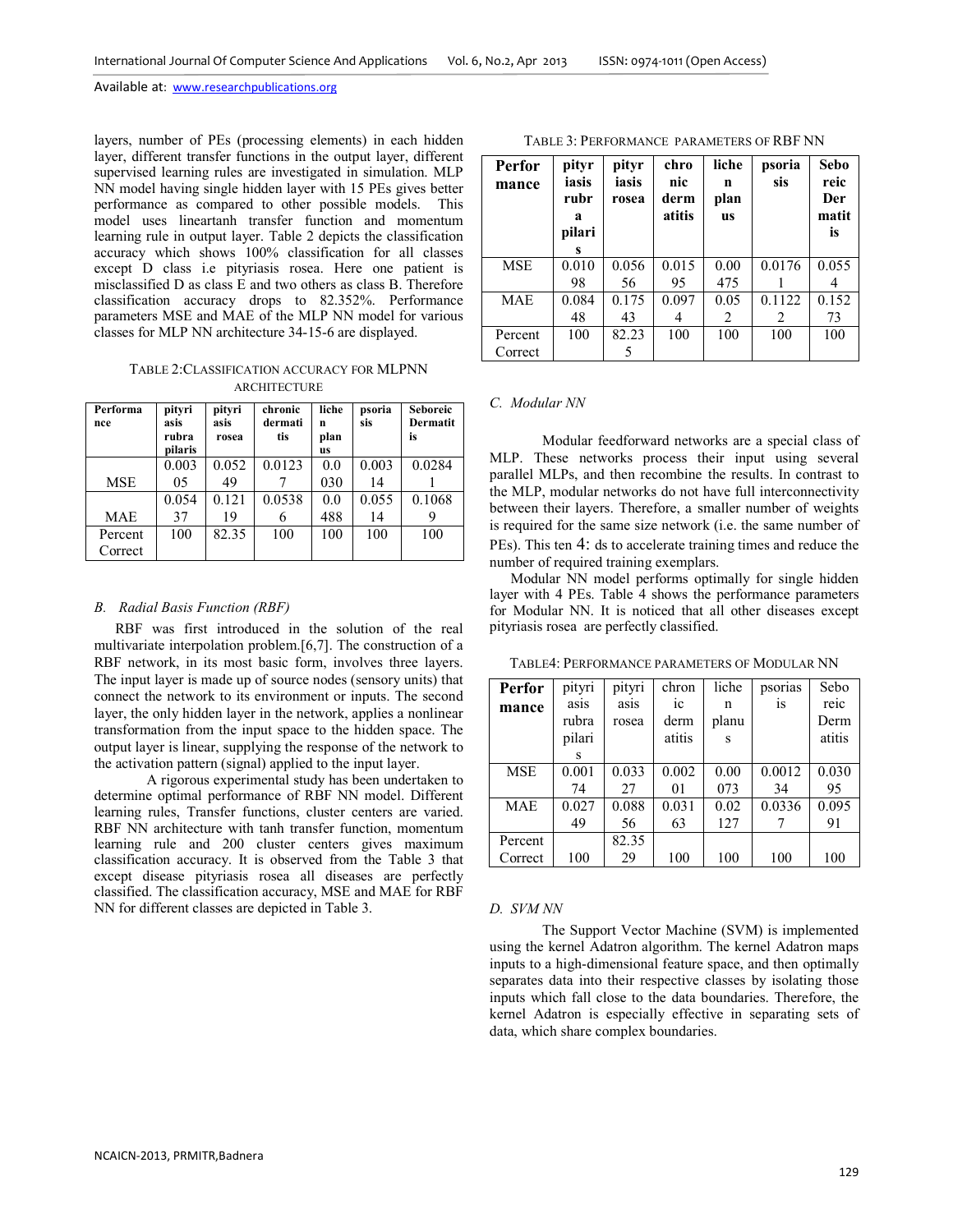Table 5 shows the performance parameters for SVM model. It seen that all classes are perfectly classified except class D i.e. pityriasis rosea. Also chronic dermatitis

| Performa<br>nce    | pity<br>riasi<br>S<br>rub<br>ra<br>pila<br>ris | pityr<br>iasis<br>rose<br>a       | chro<br>nic<br>der<br>mati<br>tis | liche<br>n<br>plan<br><b>us</b> | psori<br>asis | Sebo<br>reic<br>Der<br>mati<br>tis |
|--------------------|------------------------------------------------|-----------------------------------|-----------------------------------|---------------------------------|---------------|------------------------------------|
| <b>MSE</b>         | 0.00<br>31                                     | 0.08<br>739                       | 0.00<br>203                       | 0.00<br>268                     | 0.01<br>171   | 0.03<br>993                        |
|                    | 0.04                                           | 0.18                              | 0.04                              | 0.04                            | 0.06          | 0.11                               |
| <b>MAE</b>         | 229                                            | 251                               | 101                               | 523                             | 269           | 569                                |
| Percent            |                                                | 82.3                              |                                   |                                 |               |                                    |
| Correct<br>$\cdot$ | 100<br>$\sim$ $\sim$ $\sim$<br>$\mathbf{r}$    | 52<br>$\sim$ $\sim$ $\sim$ $\sim$ | 100                               | 100                             | 100           | 100                                |

disease is fairly classified.

#### TABLE 5: PERFORMANCE PARAMETERS OF THE SVM NN MODEL

| <b>Perfor</b><br>mance | pityr<br>iasis<br>rubr<br>a<br>pilari<br>s | pityr<br>iasis<br>rosea | chro<br>nic<br>derm<br>atitis | liche<br>n<br>plan<br><b>us</b> | psoria<br>sis | Sebo<br>reic<br>Der<br>matit<br>is |
|------------------------|--------------------------------------------|-------------------------|-------------------------------|---------------------------------|---------------|------------------------------------|
| <b>MSE</b>             | 0.092                                      | 0.105                   | 0.092                         | 0.06                            | 0.0493        | 0.145                              |
|                        | 05                                         | 28                      | 65                            | 752                             | 6             | 06                                 |
| <b>MAE</b>             | 0.260                                      | 0.239                   | 0.259                         | 0.21                            | 0.1869        | 0.325                              |
|                        | 27                                         | 6                       | 62                            | 549                             | 2             | 61                                 |
| Percent<br>Correct     | 100                                        | 47.05<br>88             | 92.30<br>77                   | 100                             | 100           | 100                                |

## *E. Recurrent NN*

Recurrent networks have feedback connections from neurons in one layer to neurons in a previous layer. Different modifications of such networks have been developed and explored. A typical recurrent network has concepts bound to the nodes whose output values feed back as inputs to the network. So the next state of a network depends not only on the connection weights and the currently presented input signals but also on the previous states of the network. The network leaves a trace of its behavior; the network keeps a memory of its previous states.

There are two models of recurrent network. Fully recurrent networks feed back the hidden layer to itself. Partially recurrent networks start with a fully recurrent net and add a feedforward connection that bypasses the recurrency, effectively treating the recurrent part as a state memory. These recurrent networks can have an infinite memory depth and thus find relationships through time as well as through the instantaneous input space. Most real-world data contains information in its time structure. Recurrent networks are the state of the art in nonlinear time series prediction, system identification, and temporal pattern classification [8].

Hidden layer, number of PE and transfer function variations are attempted. It is seen that optimal performance is achieved for partially recurrent NN with 6 PEs and tanh transfer function in output layer.

Table 6 shows the performance parameters for Recurrent NN. It is observed that except class pityriasis rosea, all classes are perfectly classified.

## TABLE 6 : PERFORMANCE PARAMETERS OF THE RECURRENT NN MODEL

## *F. FFNN (Generalised Feed Forward Neural Network)*

Generalized Feedforward is, in essence, the MLP plus additional layer-to-layer forward connections. It has additional computing power over standard MLP.

Generalized feedforward networks are a generalization of the MLP such that connections can jump over one or more layers. Generalized feedforward networks often solve the problem much more efficiently than MLP [9].

An exhaustive and careful experimental study has been carried out to determine the optimal configuration of FFNN model. Number of hidden layers, number of PEs, transfer functions and learning rules are varied. Optimum performance is obtained for FFNN model having single hidden layer with 6 PEs in hidden layer and transfer function tanh, learning rule step.

The classification accuracy, MSE and MAE for FF NN for different classes are depicted in Table 7.

TABLE 7: PERFORMANCE PARAMETERS OF THE FF NN MODEL

| Performa   | pityr         | pityr | chro   | liche     | psori | Sebo          |
|------------|---------------|-------|--------|-----------|-------|---------------|
| nce        | iasis         | iasis | nic    | n         | asis  | reic          |
|            | rubr          | rosea | derm   | plan      |       | Der           |
|            | a             |       | atitis | <b>us</b> |       | matit         |
|            | pilar         |       |        |           |       | <sub>1s</sub> |
|            | <sub>is</sub> |       |        |           |       |               |
|            | 0.00          | 0.09  | 0.00   | 0.00      | 0.00  | 0.03          |
| <b>MSE</b> | 212           | 121   | 455    | 178       | 169   | 359           |
|            | 0.04          | 0.15  | 0.03   | 0.04      | 0.03  | 0.11          |
| MAE        | 36            | 954   | 551    | 217       | 847   | 876           |
| Percent    | 100           | 88.2  | 100    | 100       | 100   | 100           |
| Correct    |               | 35    |        |           |       |               |

#### IV. COMPARISON OF NEURAL NETWORK ARCHITECTURES

MLP NN, RBF NN, Modular NN, SVM, Recurrent NN and FFNN are extensively trained. Table 9 portrays the various